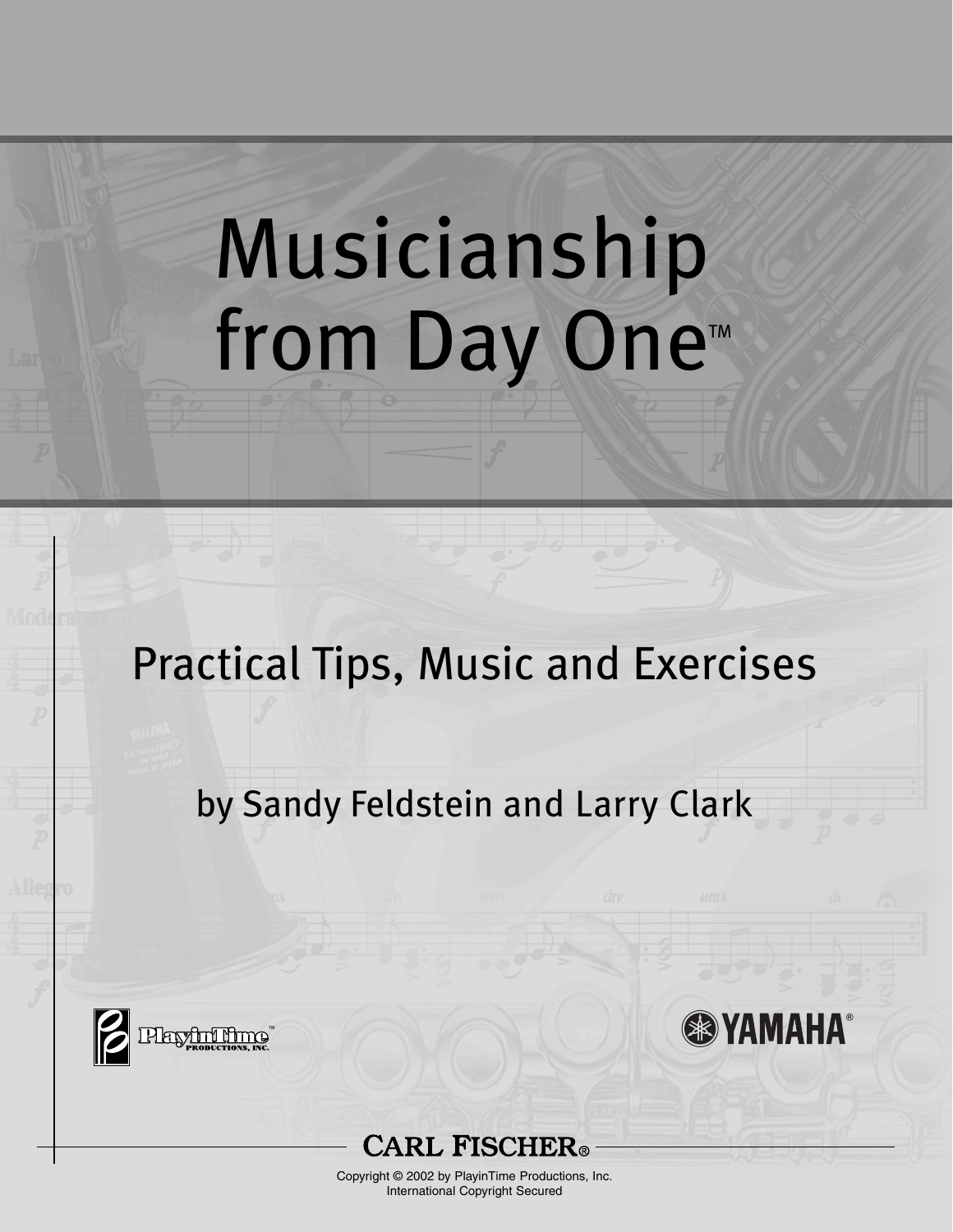

As president of Carl Fischer, **Sandy Feldstein** combines a wealth of knowledge and success in both the business and musical aspects of music publishing and music education. He holds a doctorate from Columbia University and his early experience in education includes six years as Professor of Music Education at the Crane School of Music, State University of New York at Potsdam.

A prolific composer/arranger/author, Mr. Feldstein has published more than 600 musical compositions and books in all educational areas. His works are used daily by thousands of students and performers. ASCAP has recognized his excellence by granting him an ASCAP Standard Award for Composition every year since 1964.



Larry Clark is the Vice President of Instrumental Music for Carl Fischer in New York. He is well known for his band compositions and arrangements. Larry's pieces have been performed internationally and appear on numerous contest/festival performance lists. His music is characterized by rhythmic verve, colorful scoring and playability at every performance level. Along with Sandy Feldstein, he is the co-author of the innovative new band instruction method the Yamaha Advantage™ Musicianship from Day One.

His diverse background also includes serving as the Director of Bands at Syracuse University as well as considerable experience in public school teaching in the state of Florida. He holds a Bachelors Degree in Music Education from Florida State University and Masters Degrees in Conducting and Composition from James Madison University in Virginia.

#### A Free Online Community for Supplementing Beginning Band Instruction



#### www.yamahaadvantage.com

is dedicated to helping students, teachers and parents have the best possible experience learning about the joy of music making. The student section contains theory exercises, fun songs, musical games, bios of composers and a host of other activities that will make learning fun. The parent section includes helpful suggestions to guarantee their child's success. It also contains advocacy materials and provides links to other helpful sites.

The teacher section contains helpful hints and the ability to mass e-mail all students and parents. It also provides materials to evaluate and grade student progress.

The Web site is constantly being expanded to provide the most support possible for the Yamaha Advantage™ curriculum.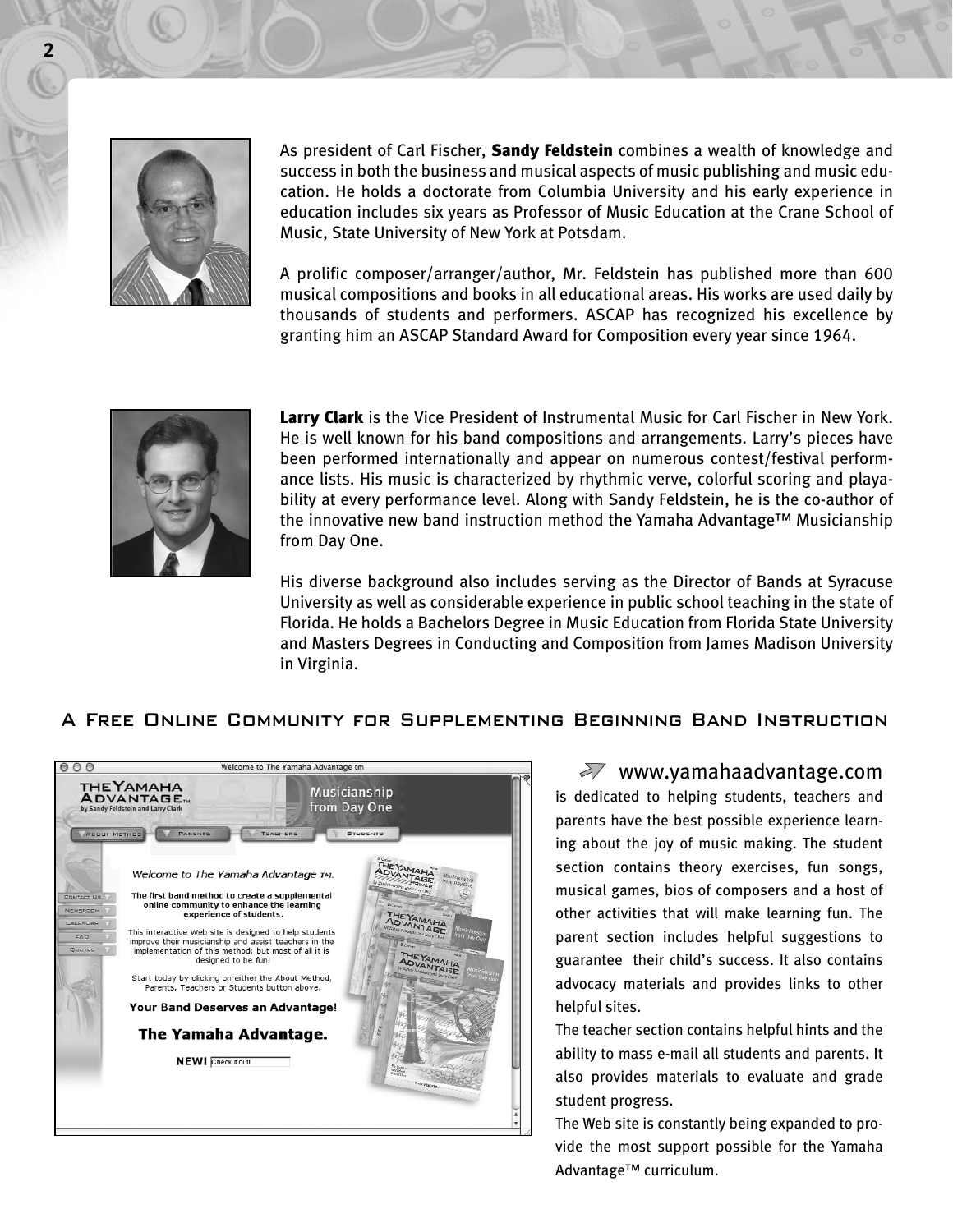



CONCERT

**3**







Review Some More

**Example 3 - Note Chart**

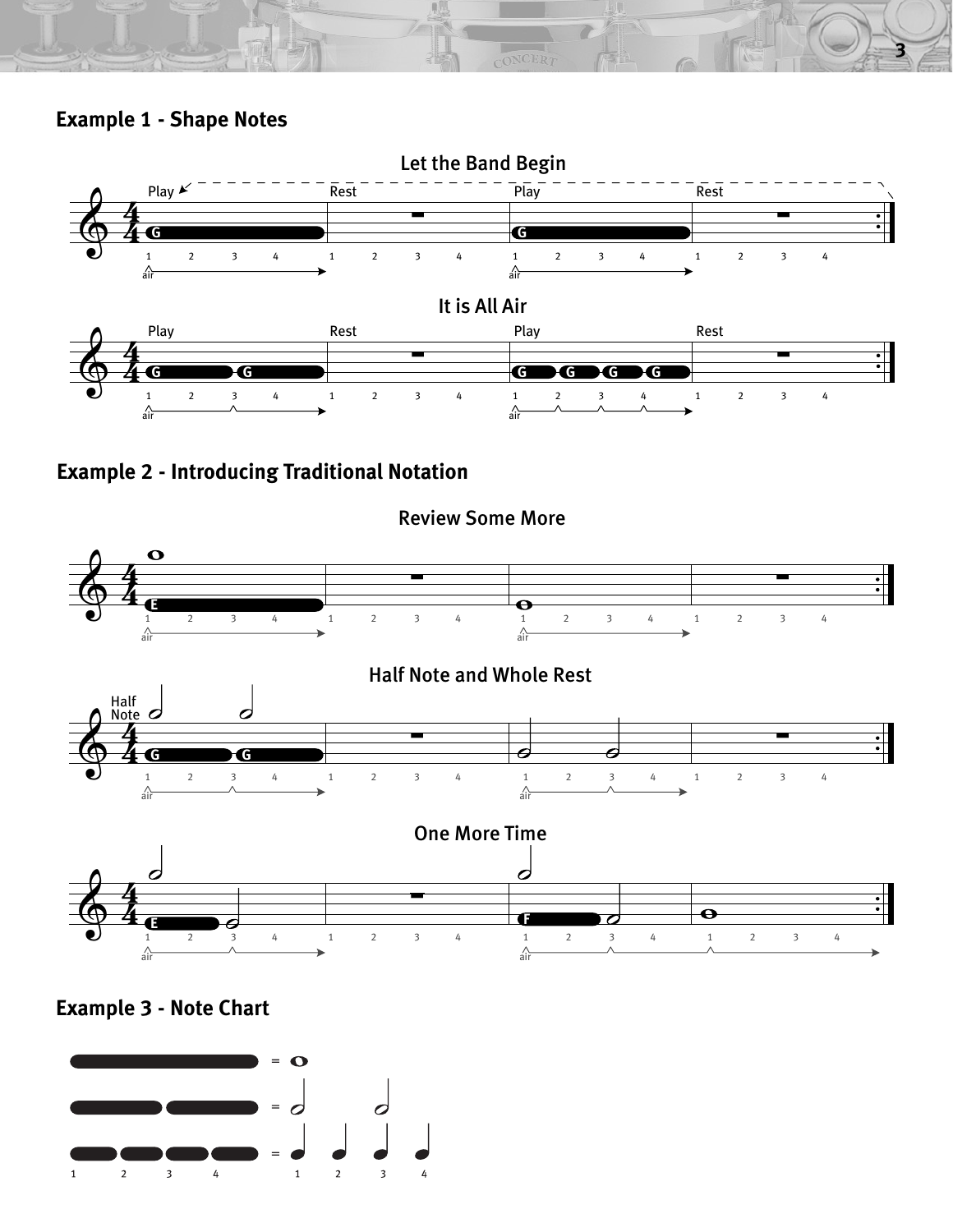# **Example 4 - Playing By Ear**



#### **Example 5 - Play Songs in different Keys**



# **Example 6 - Rhythm**



# **Example 7 - Ensembles Experiences - Duets**



**Example 8 - Ensembles Experiences - Rounds**

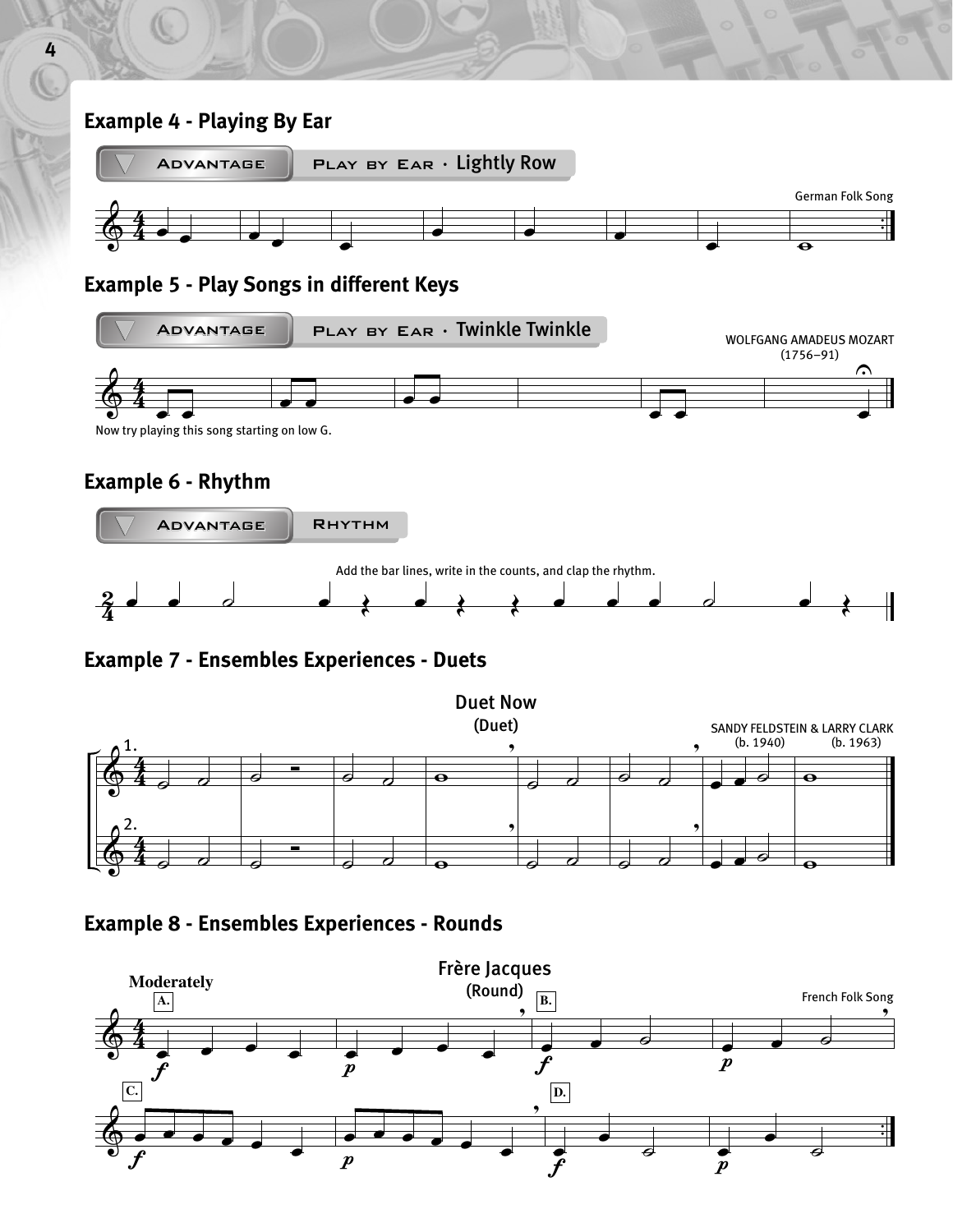



ONCER?

**5**

# **Example 10 - Phrasing Reinforcement**



Compare your phrasing, dynamics and tempo to others'.





**Example 12 - Dynamics**



# **Example 13 - Playing By Ear with Musicianship**



Remember to play with dynamic changes.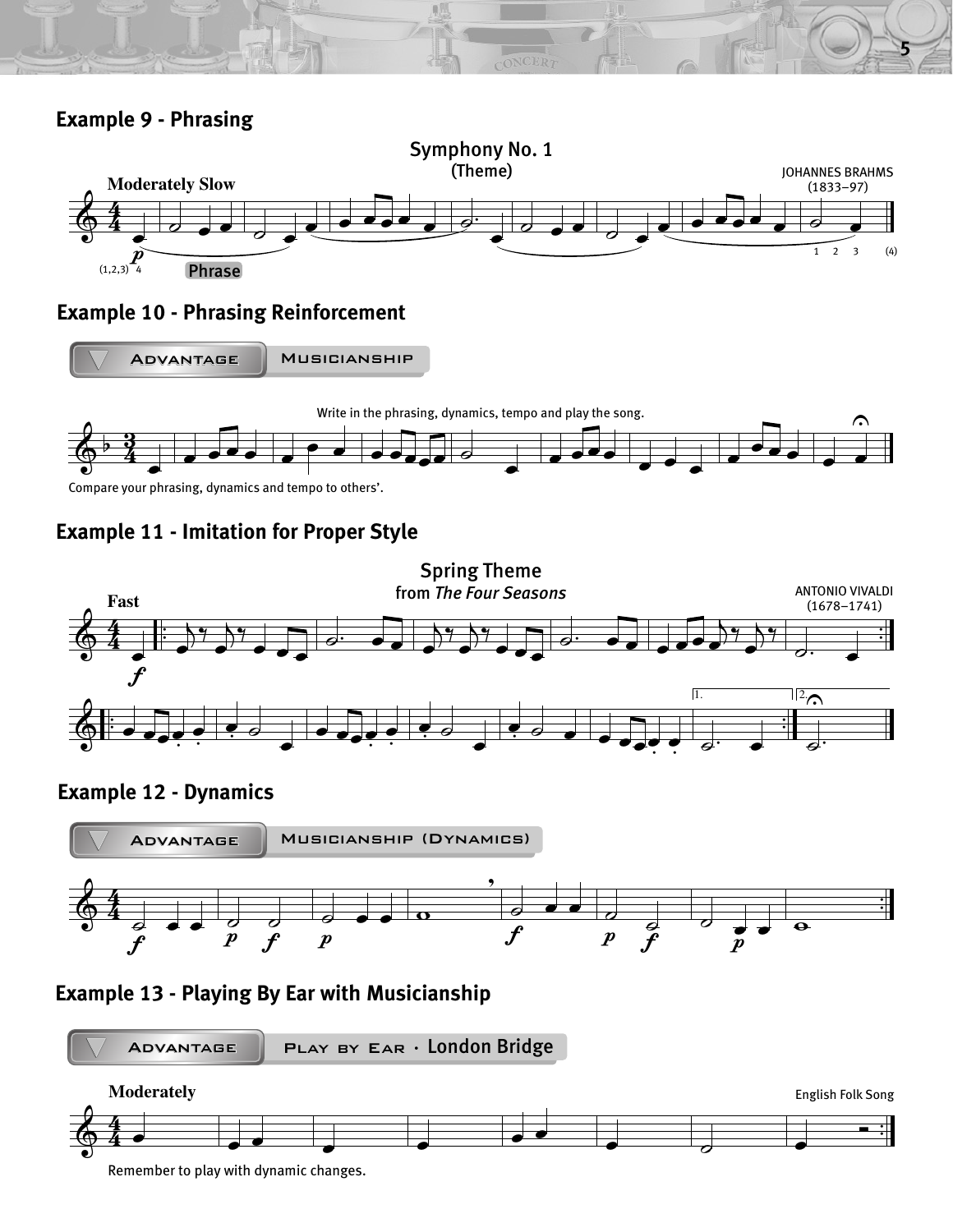# **Example 14 - Rhythm with Musicianship**



**Example 15 - Scales with Musicianship**

Scale, Arpeggio and Chord Progression



# **Example 16 - Creative Composition**



Complete this piece using only the notes, rhythms and dynamics you know, then play it.

# **Example 17 - Rhythm Composition**



**Example 18 - Melody Composition**



# **Example 19 - Melody and Rhythmic Composition**

Using any notes from the C Major scale and rhythms you know, improvise or compose your own melody.

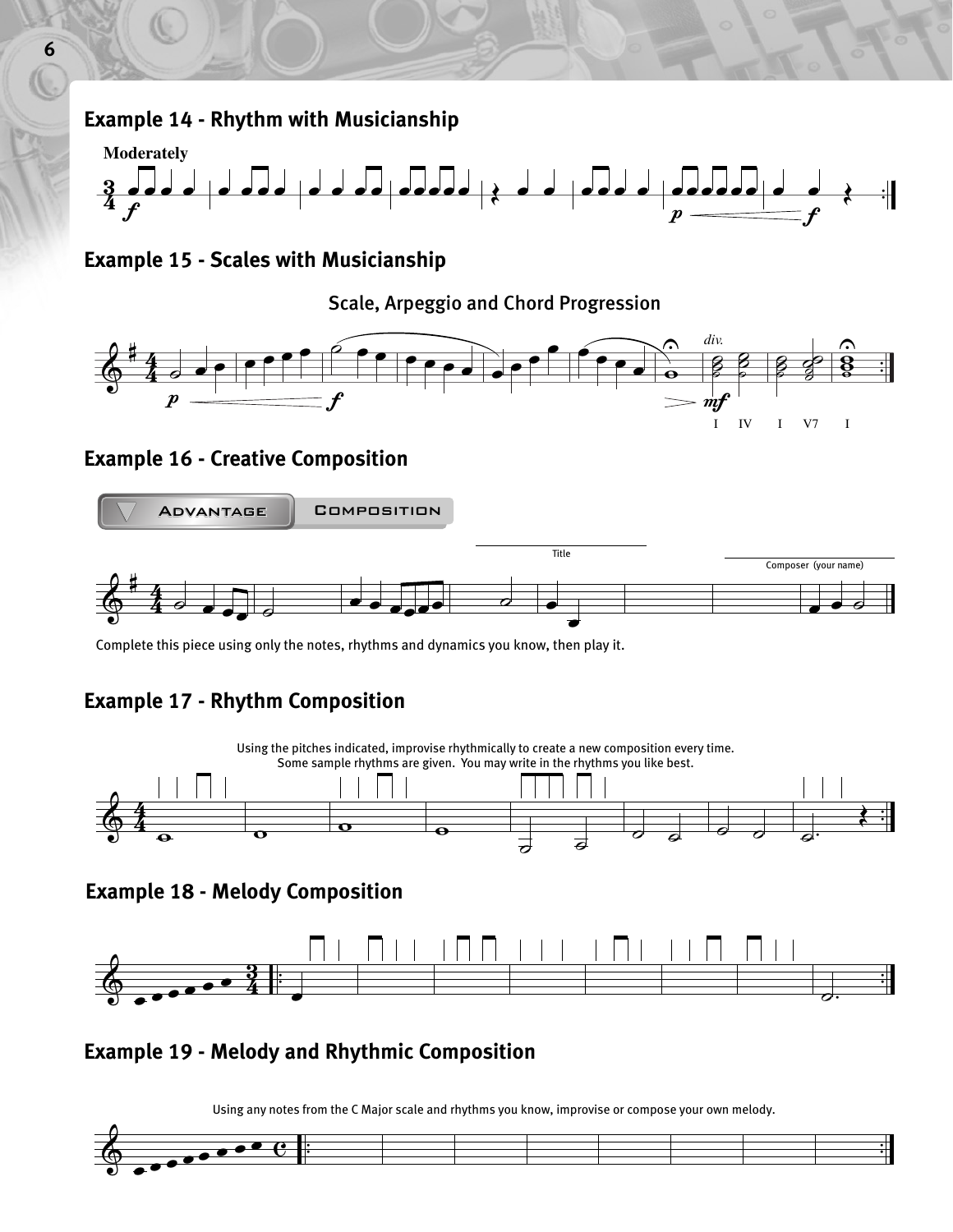# **Example 20 - Chord Tone Composition**



ONCER

**Example 21 - Passing Tone Composition**



## **Example 22 - Neighboring Tone Composition**

Neighboring tones are above or below a chord<br>tone and immediately return to the chord tone<br>

**7**



# **Example 23 - Completion of Sequence**

Compose or improvise a melody using chord tones, passing tones and neighboring tones.



**Example 24 - Snare On and Off**



**Example 25 - On Rim**